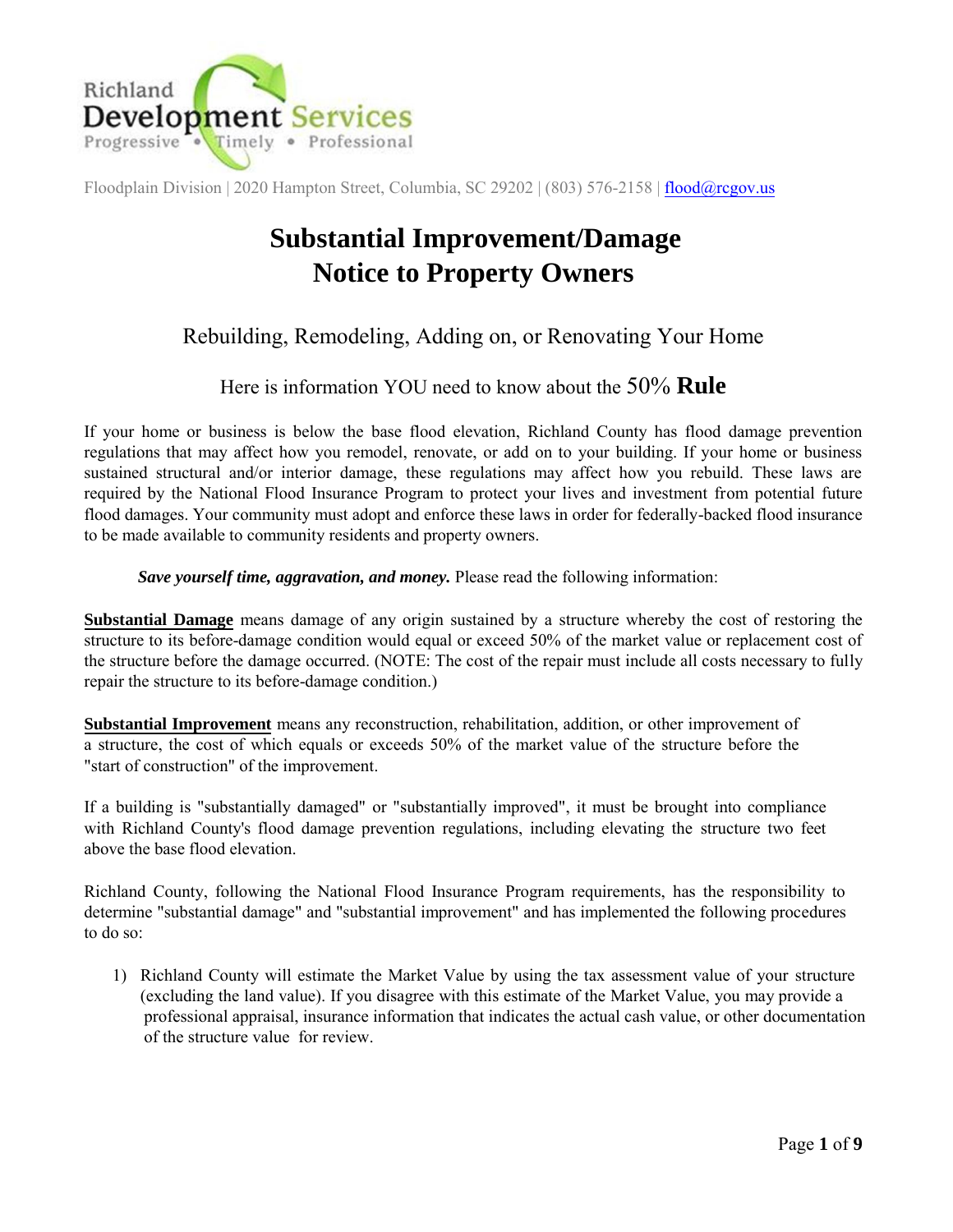

2) You must obtain and submit to Richland County a detailed and complete cost estimate for the addition, remodeling, reconstruction or for repair of all the damages sustained by your home, prepared and signed by a licensed General Contractor of South Carolina. The contractor must sign an affidavit indicating that the cost estimate submitted includes all damages or all improvements to your home, not just structural. (See Attached Copy)

Richland County will evaluate the cost of improvements or repairs and determine if it is fair and reasonable. For damage repairs, **pre-storm prices and rates will be utilized.** The cost of improvements or repairs does not include items not considered a permanent part of the structure. (i.e., plans, surveys, permits, sidewalks, pools, screens, sheds, gazebos, fences, etc. See Attached Copy)

- 3) If your home is determined to have "substantial damage" or is proposed to be "substantially improved", then an Elevation Certificate must be submitted to Richland County to determine the lowest floor elevation.
- 4) If the lowest floor is below the base flood elevation, the building must be elevated at least two (2) feet above that elevation. Likewise, all electrical and mechanical equipment (heating, cooling, ductwork, etc.), bathrooms, and laundry rooms must be elevated at least two (2) feet above the base flood elevation level. Only parking, building access and limited, incidental storage is allowed below the flood level. Non-residential buildings may be "flood-proofed" instead of being elevated.

If the lowest floor, electrical and mechanical equipment, laundry rooms, and bathrooms are already two (2) feet above the base flood elevation the building can be repaired and reconstructed without further modifications.

- 5) Building plans must be prepared to show how the building is to be elevated. If the building is to be flood-proofed, these plans must be prepared and certified by a Registered Professional Engineer or a Registered Architect of the State of South Carolina. Certificates for this purpose are available from the Floodplain Coordinator.
- 6) Following a Presidential Disaster Declaration, the Small Business Administration may make loans available for both houses and businesses for purposes of elevating the structure two (2) feet above the base flood elevation. Proof of "substantial damage" from Richland County is required.

If you have any questions or need additional information concerning the above procedure, please contact the Richland County Flood Department at (803) 576-2158.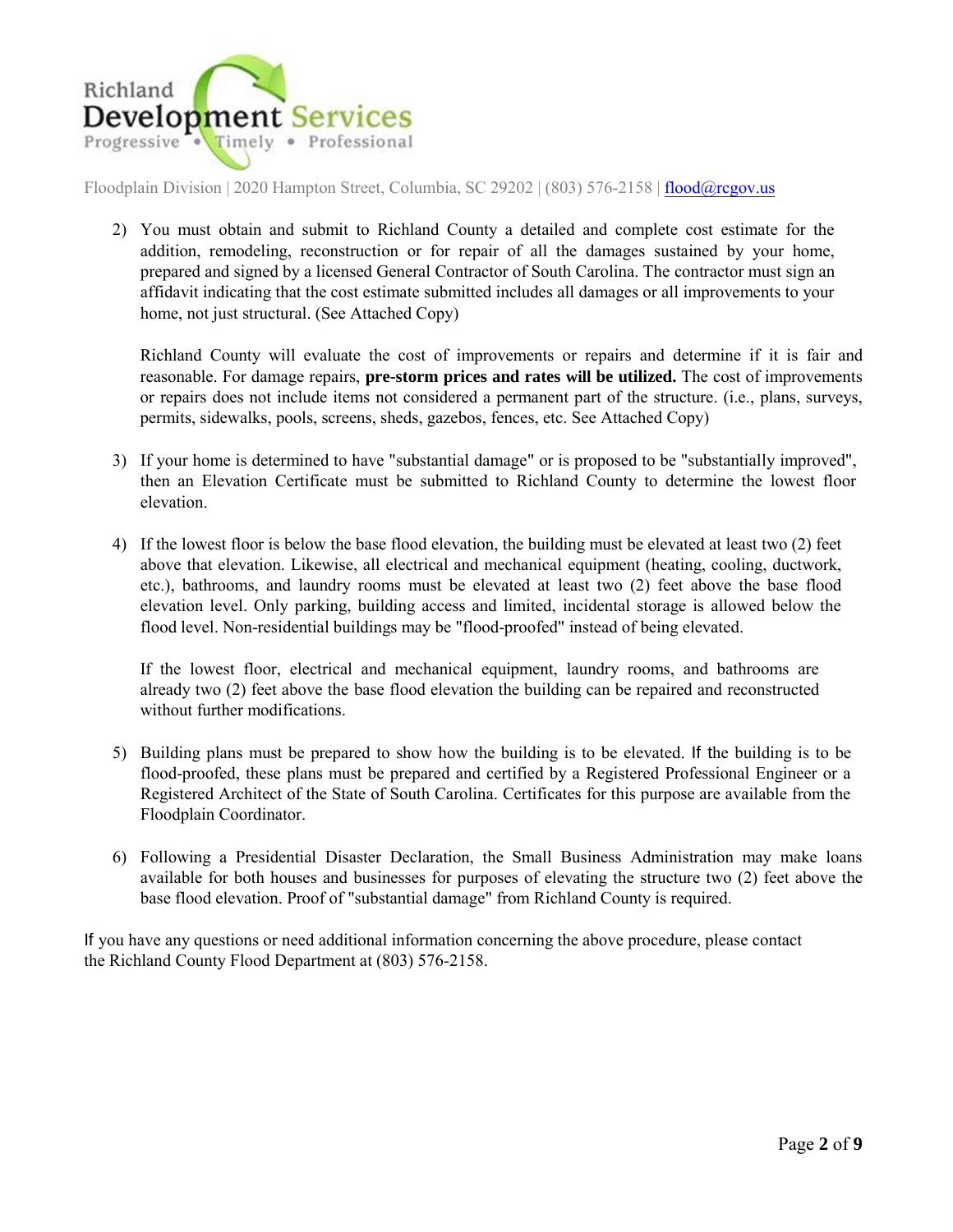

### **Application for Substantial Damage/Substantial Improvement Review**

|                                     | Applicant Name:                                                                                                                                                                                                                |  |
|-------------------------------------|--------------------------------------------------------------------------------------------------------------------------------------------------------------------------------------------------------------------------------|--|
|                                     | Tax Map Number:                                                                                                                                                                                                                |  |
|                                     | Subdivision Name:                                                                                                                                                                                                              |  |
| Phase:                              | Lot Number:                                                                                                                                                                                                                    |  |
|                                     | Property Address:                                                                                                                                                                                                              |  |
|                                     | City and Zip Code:                                                                                                                                                                                                             |  |
|                                     | Owner's Name: 1988. Communication of the Communication of the Communication of the Communication of the Communication of the Communication of the Communication of the Communication of the Communication of the Communication |  |
|                                     |                                                                                                                                                                                                                                |  |
|                                     | Owner's Phone Number:                                                                                                                                                                                                          |  |
|                                     |                                                                                                                                                                                                                                |  |
| FEMA FIRM Panel Number:<br><u> </u> |                                                                                                                                                                                                                                |  |
|                                     | FEMA Flood Zone:<br><u> </u><br>BFE:                                                                                                                                                                                           |  |
|                                     | I am attaching documentation of my property's actual cash value for review.                                                                                                                                                    |  |
|                                     | <b>OR</b>                                                                                                                                                                                                                      |  |
| Initials:                           | I accept Richland County's Assessed Value (\$                                                                                                                                                                                  |  |
| home.                               | By my signature below, I accept the attached cost of construction as a fair cost of repair/improvement for my                                                                                                                  |  |

| <b>Owner Signature:</b> | )ate: |  |
|-------------------------|-------|--|
|                         |       |  |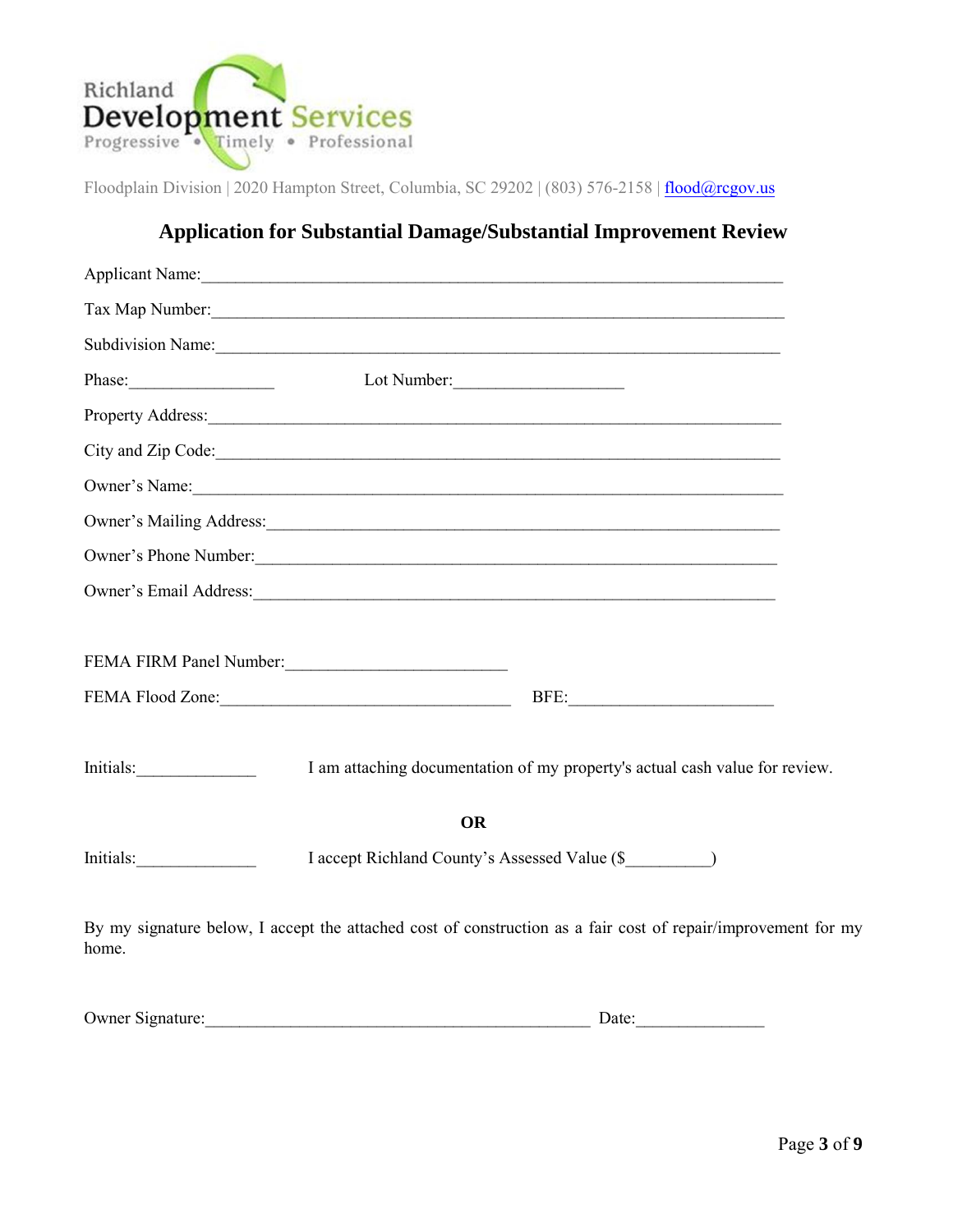

## **Owner Substantial Damage/Substantial Improvement Rebuilding, Remodeling, Adding on, or Renovating Your Home AFFIDAVIT**

Contractor Name:\_\_\_\_\_\_\_\_\_\_\_\_\_\_\_\_\_\_\_\_\_\_\_\_\_\_\_\_\_\_\_\_\_\_\_\_ License Number:\_\_\_\_\_\_\_\_\_\_\_\_\_\_\_\_\_\_\_

Owner Name: The Compact Site Address:

Initial: I hereby attest to the fact that the rebuilding, remodeling, adding on, or renovation list submitted for *Substantial Damage Review* by my contractor are all the damages sustained by this structure and that all other additions, improvements, or repairs proposed on the subject property are included in this estimate. No other contractor has made any repairs, reconstructions, additions, or remodeling not included in the attached list.

#### **AND/OR**

Initial: I hereby attest to the fact that the rebuilding, remodeling, adding on, or renovation list submitted for *Substantial Improvement Review* by my contractor are all of the improvements that will be done to the existing structure and that all other rebuilding, remodeling, adding on, or renovation on the subject property are included in this estimate. No other contractor has made any rebuilding, remodeling, adding on, or renovation not included in the attached list.

I understand that I am subject to enforcement actions and/or fines if inspection of the property reveals that I have made repairs NOT INCLUDED ON THE ATTACHED LIST OF REPAIRS to MY HOME or that I have included non-conforming or illegal structures/additions, to the existing structure without having presented any plans for such additions. I understand that any permit issued by this jurisdiction pursuant to this affidavit does not authorize the reconstruction, repair, or maintenance of any illegal additions, fences, sheds, or non-conforming uses of structures on the subject property.

| Signature of Owner                                  | Date                                                                                                                             |
|-----------------------------------------------------|----------------------------------------------------------------------------------------------------------------------------------|
| County of<br>State of South Carolina                |                                                                                                                                  |
| Before me this day<br>conditions of this affidavit. | personally appeared and<br>stated that he/she has signed, read, understands, and agrees to comply with all of the aforementioned |
| Notary Signature<br>My Commission expires:          | <b>SEAL</b>                                                                                                                      |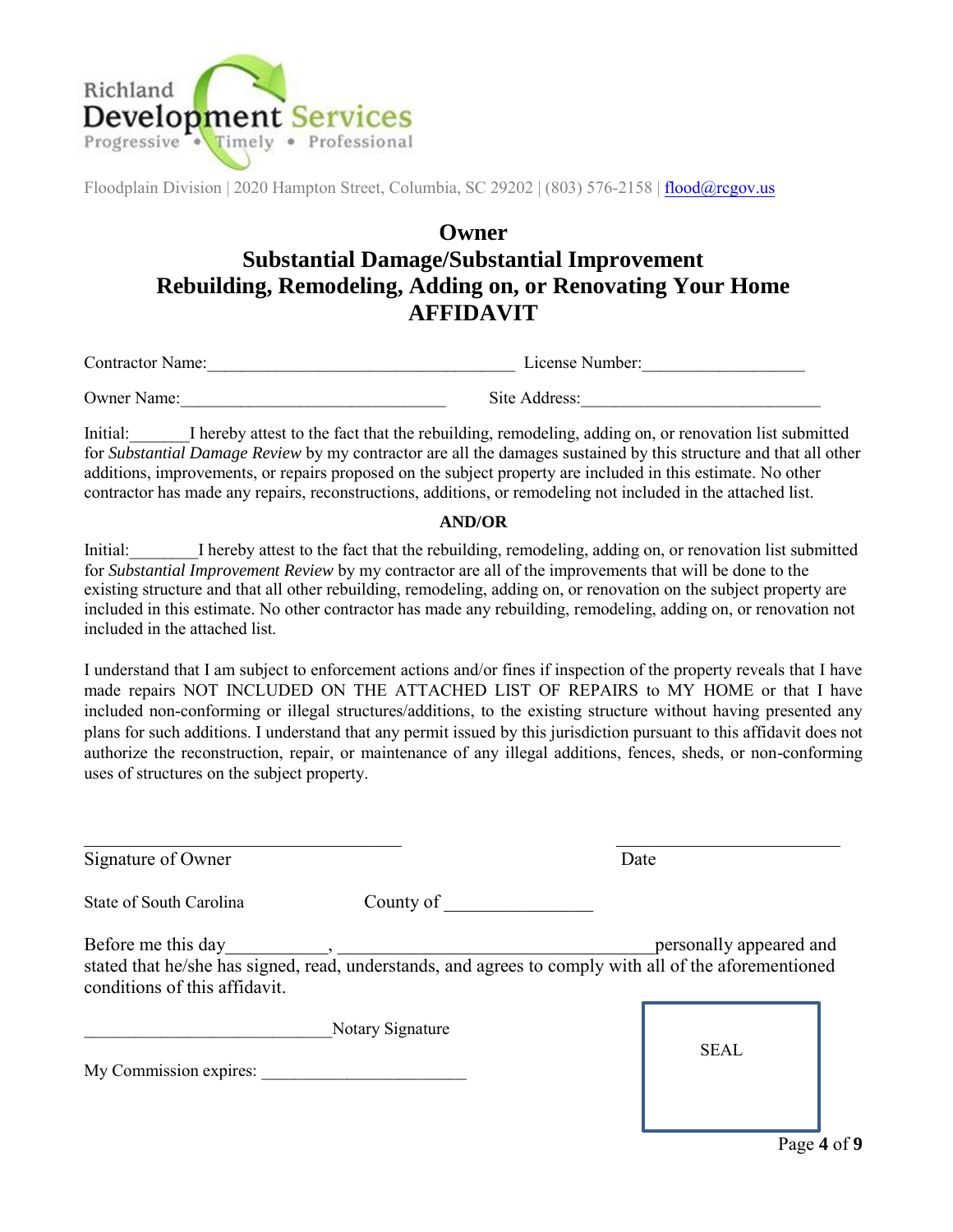

## **Contractor Substantial Damage/Substantial Improvement Rebuilding, Remodeling, Adding on, or Renovating Your Home AFFIDAVIT**

| <b>Contractor Name:</b>   | License Number: |
|---------------------------|-----------------|
| <b>Contractor Address</b> | Phone Number:   |
| Contractor Email:         | Site Address:   |

I hereby attest to the' fact that I, or an employee of my company, personally inspected the above-mentioned property and produced the attached list of itemized repairs, additions, rehabilitations, reconstructions and/or remodeling list, which are hereby submitted for *Substantial Damage/Substantial Improvement Review.*

Initial: These damages are all the damages sustained by this structure and that all other additions and improvements, or repairs proposed on the subject property are included in this estimate.

#### **AND/OR**

Initial: These improvements are all of the improvements that will be done to the existing structure and that all other additions, improvements, or repairs on the subject property are included in this estimate.

I understand that I am subject to enforcement actions and/or fines if inspection of the property reveals that I have made repairs NOT INCLUDED ON THE ATTACHED LIST to THIS STRUCTURE or that I have included non-conforming or illegal structures/additions, to the existing structure without having presented any plans for such additions. I understand that any permit issued by this jurisdiction pursuant to this affidavit does not authorize the reconstruction, repair, or maintenance of any illegal additions, fences, sheds, or non-conforming uses of structures on the subject property. Total Labor and Materials: \$\_\_\_\_\_\_\_\_\_

|                                                                                                                                                                                                                                                                                                                                                                                     | TOIAI LADOI AIIU MAICHAIS. J<br>Overhead and Profit: \$.<br>Total Cost: \$ |                        |             |
|-------------------------------------------------------------------------------------------------------------------------------------------------------------------------------------------------------------------------------------------------------------------------------------------------------------------------------------------------------------------------------------|----------------------------------------------------------------------------|------------------------|-------------|
| Signature of Contractor                                                                                                                                                                                                                                                                                                                                                             | Date                                                                       |                        |             |
| State of South Carolina                                                                                                                                                                                                                                                                                                                                                             | County of                                                                  |                        |             |
| Before me this day<br>$\overline{\phantom{a}}$ , and the contract of the contract of the contract of the contract of the contract of the contract of the contract of the contract of the contract of the contract of the contract of the contract of the contrac<br>signed, read, understands, and agrees to comply with all of the aforementioned conditions of this<br>affidavit. |                                                                            | stated that he/she has |             |
| Notary Signature<br>My Commission expires:                                                                                                                                                                                                                                                                                                                                          |                                                                            | <b>SEAL</b>            |             |
|                                                                                                                                                                                                                                                                                                                                                                                     |                                                                            |                        | Page 5 of 9 |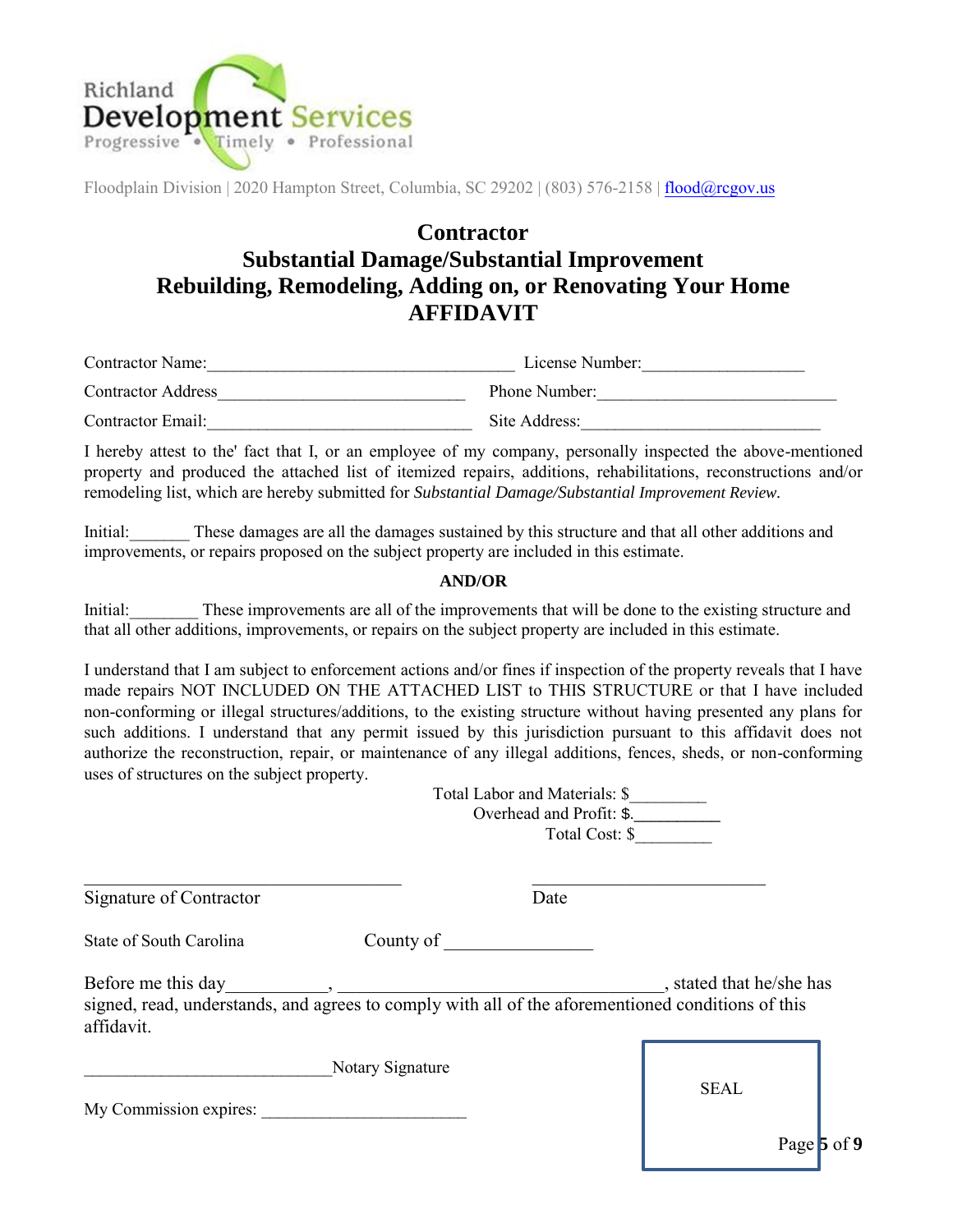

## **ESTIMATED COST OF RECONSTRUCTION/IMPROVEMENT**

| Site Address:                |              |                  |                    |  |
|------------------------------|--------------|------------------|--------------------|--|
| <b>ITEM</b>                  | <b>COSTS</b> |                  | <b>TOTAL COSTS</b> |  |
|                              | <b>LABOR</b> | <b>MATERIALS</b> |                    |  |
| Concrete, Form, Etc.         |              |                  |                    |  |
| Carpentry Material (rough)   |              |                  |                    |  |
| Carpentry Labor (rough)      |              |                  |                    |  |
| Roofing                      |              |                  |                    |  |
| Insulation and Weather Strip |              |                  |                    |  |
| Exterior Finish (Stucco)     |              |                  |                    |  |
| Doors, Windows, Shutters     |              |                  |                    |  |
| Lumber, Finish               |              |                  |                    |  |
| Carpentry Labor, Finish      |              |                  |                    |  |
| Hardware, Finish             |              |                  |                    |  |
| Hardware, Rough              |              |                  |                    |  |
| Cabinets, Built-in           |              |                  |                    |  |
| <b>Floor Covering</b>        |              |                  |                    |  |
| Plumbing                     |              |                  |                    |  |
| Shower/Tub/Toilet            |              |                  |                    |  |
| Electrical                   |              |                  |                    |  |
| <b>Light Fixtures</b>        |              |                  |                    |  |
| Appliances, Built-In         |              |                  |                    |  |
| <b>HVAC</b>                  |              |                  |                    |  |
| Paint                        |              |                  |                    |  |
| Overhead and Profit          |              |                  |                    |  |
| <b>TOTAL</b>                 |              |                  |                    |  |

 $\_$  , and the set of the set of the set of the set of the set of the set of the set of the set of the set of the set of the set of the set of the set of the set of the set of the set of the set of the set of the set of th

Contractor Signature Date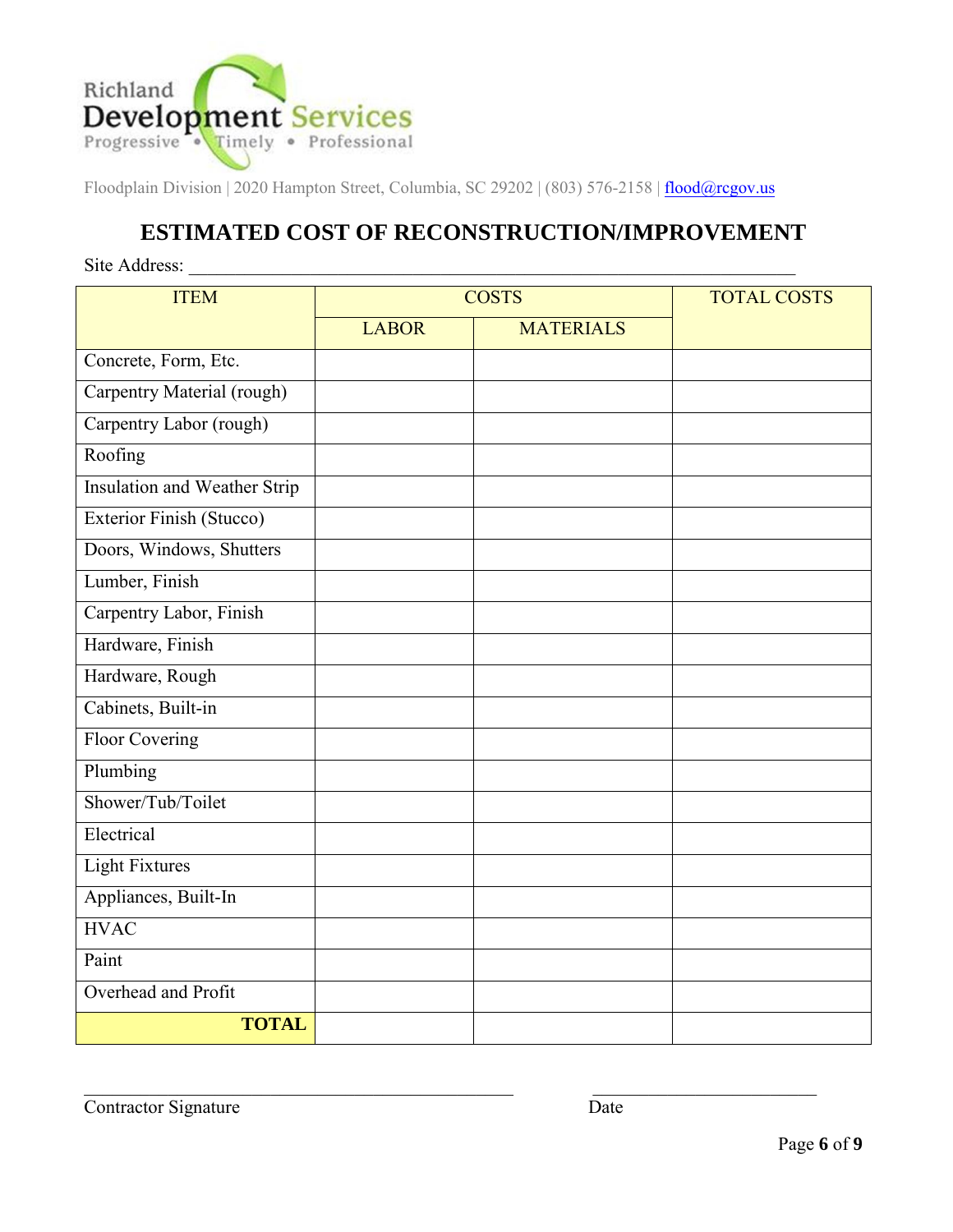

# **ITEMS REQUIRED TO DETERMINE SUBSTANTIAL DAMAGE/SUBSTANTIAL IMPROVEMENT**

Applicant must submit the following: (MAKE SURE YOU HAVE EXTRA COPIES FOR YOUR FILES)

- 1) Complete the attached application.
- 2) Detailed Cost of Reconstruction Estimate and Affidavit, signed by a General Contractor.
- 3) FEMA Elevation Certificate (if the structure is determined to be a substantial damage/improvement)
- 4) Photos before and after the storm (if applicable and available).
- 5) Floor plan drawing (if available)
- 6) Owner's affidavit signed, dated and certified.
- 7) Contractor's affidavit signed, dated and certified.
- 8) Copy of the signed contract.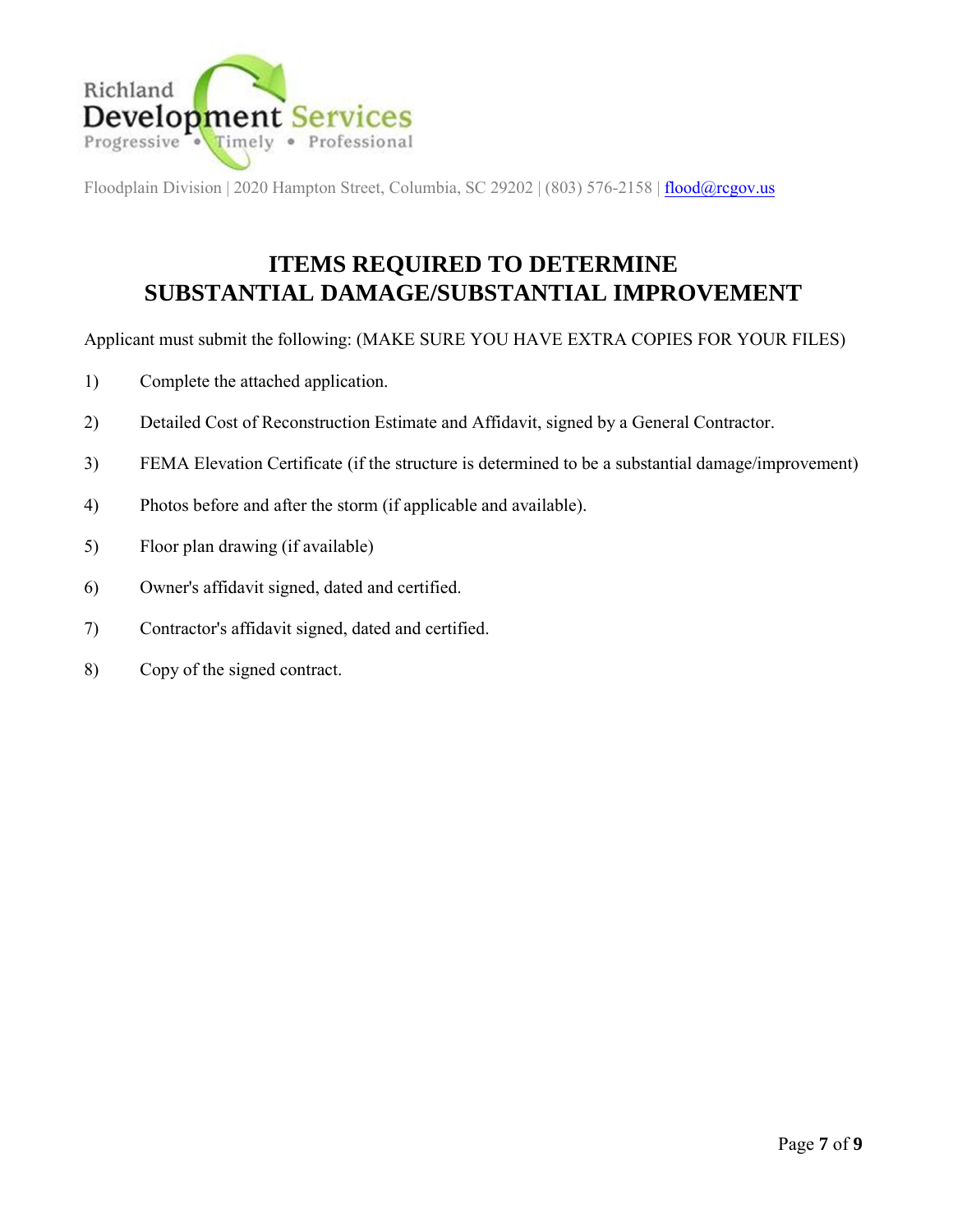

### *Substantial Damage/Substantial Improvement Items to be Included*

#### *1. All Structural elements including:*

- Spread or continuous foundations footings and pilings
- Monolithic or other types of concrete slabs
- Bearing walls, tie beams and trusses
- Floors and ceilings
- Attached decks and porches
- Interior partition walls
- Exterior wall finishes (e.g. brick, stucco, or siding) including painting and decorative moldings
- Windows and doors
- Reshingling or retiling a roof
- **Hardware**

*2. All interior finishing elements including:*

- Tiling, linoleum, stone, or carpet over subflooring
- Bathroom tiling and fixtures
- Wall finishes (e.g. drywall, painting, stucco, plaster, paneling, marble or other decorative finishes
- Kitchen, utility and bathroom cabinets
- Built-in bookcases, cabinets and furniture
- Hardware

#### *3. All utility and se17Jice equipment including:*

- HVAC equipment
- Repair or reconstruction of plumbing and electrical services
- Light fixtures and ceiling fans
- Security systems
- Built-in kitchen appliances
- Central vacuum systems
- Water filtration, conditioning or recirculation systems

#### *4. Also:*

#### • **Labor and other costs associated with demolishing, moving or altering building components to accommodate improvements, additions, and making repairs.**

• Overhead and profit